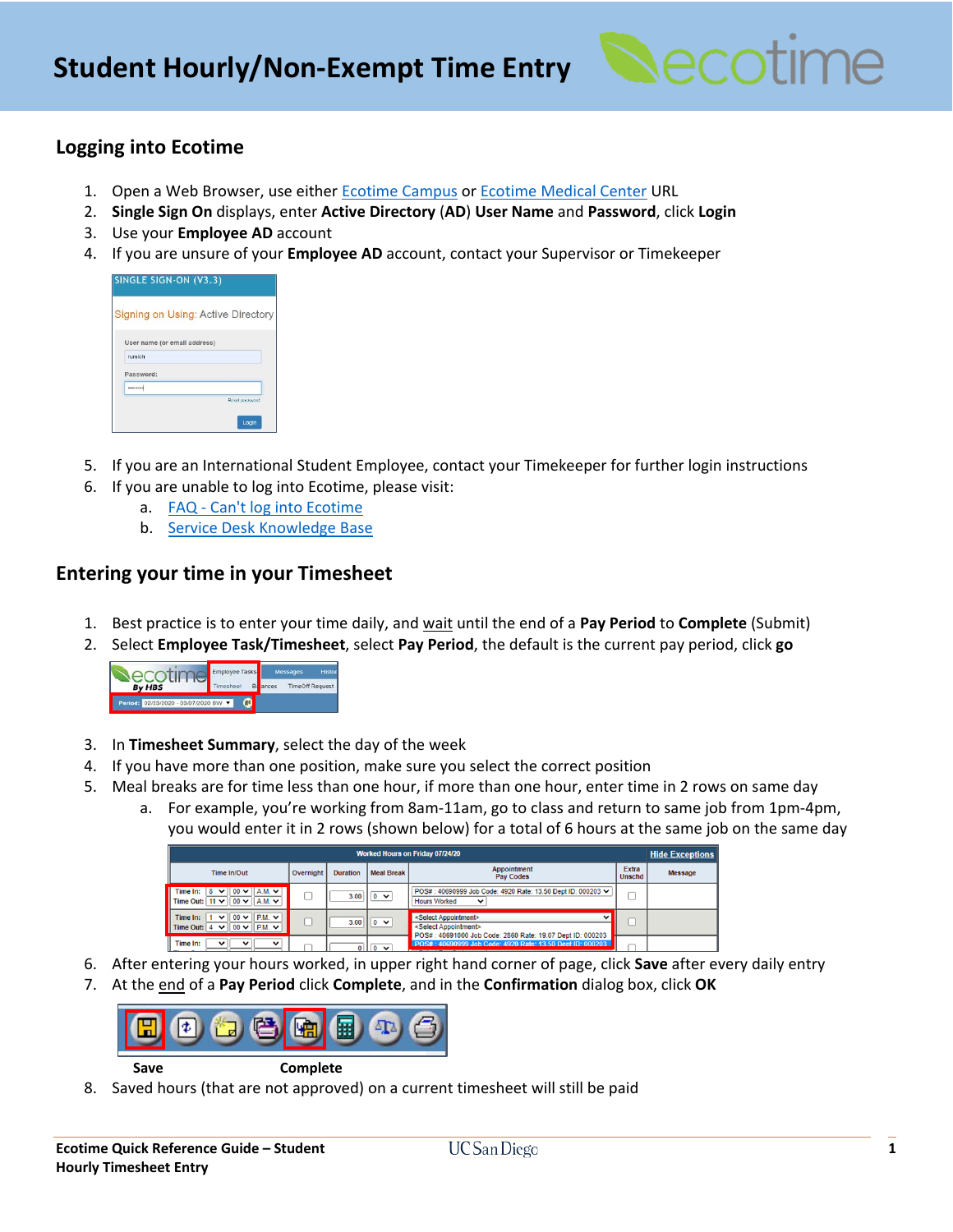

## **Entering Sick time**

- 1. In a **Timesheet Summary**, select the day of the week
- 2. At the bottom of page, click on **Exception Time**
- 3. Enter the number of sick hours, select your **Position**, and choose Sick as the **Pay Code** and click **Save**

| <b>Exception Time Monday 07/13/20</b> |                                                                                                     |  |  |  |  |  |  |  |
|---------------------------------------|-----------------------------------------------------------------------------------------------------|--|--|--|--|--|--|--|
| Duration                              | Position<br>Pay Codes                                                                               |  |  |  |  |  |  |  |
| 1.00                                  | POS#: 40723055 (07/01/2020-12/31/2099) Job Code: 4920 Rate: 14.00 Dept ID: 000134 $\checkmark$<br>◡ |  |  |  |  |  |  |  |

4. After clicking **Save**, the results post at the top of the page

| <b>Hours</b>        | Sun<br>07/12 | Mon<br>07/13 | Tue<br>07/14 |
|---------------------|--------------|--------------|--------------|
| Worked              |              |              | 2.00         |
| Exceptions          |              | 1.00         |              |
| Totals:             | 0.00         | 1.00         | 2.00         |
| Late Time           | Select       | Select       | Select       |
|                     |              |              |              |
| Comp Time           | 100%         | 100%         | 100%         |
|                     |              |              |              |
| <b>Sick</b>         |              | 1.00         |              |
| <b>Hours Worked</b> |              |              | 2.00         |

### **Submitting your Timesheet**

- 1. Once you submit a timesheet, your Supervisor approves it
- 2. Once a Supervisor approves it, it locks you out of the timesheet and no edits can be made
- 3. If you have multiple positions, once any Supervisor approves your timesheet, it will lock all timesheets for all positions
- 4. After the timesheet(s) been locked, to make any changes to any position, a Supervisor must unlock your timesheet
- 5. We recommend emailing Supervisors and copy Timekeepers from all positions and state, e.g.
	- a. "My bookstore Supervisor approved my timesheet, but I need to make changes to my timesheet in the Bio department."
- 6. Once the timesheet is unlocked, enter your updates, click, **Save** and **Complete** to resubmit the timesheet

### **Entering Time for Past Pay Periods**

1. Select **History**, then **Timesheet**, only available historical timesheets will display as **Adjustments Allowed**, click **Go**